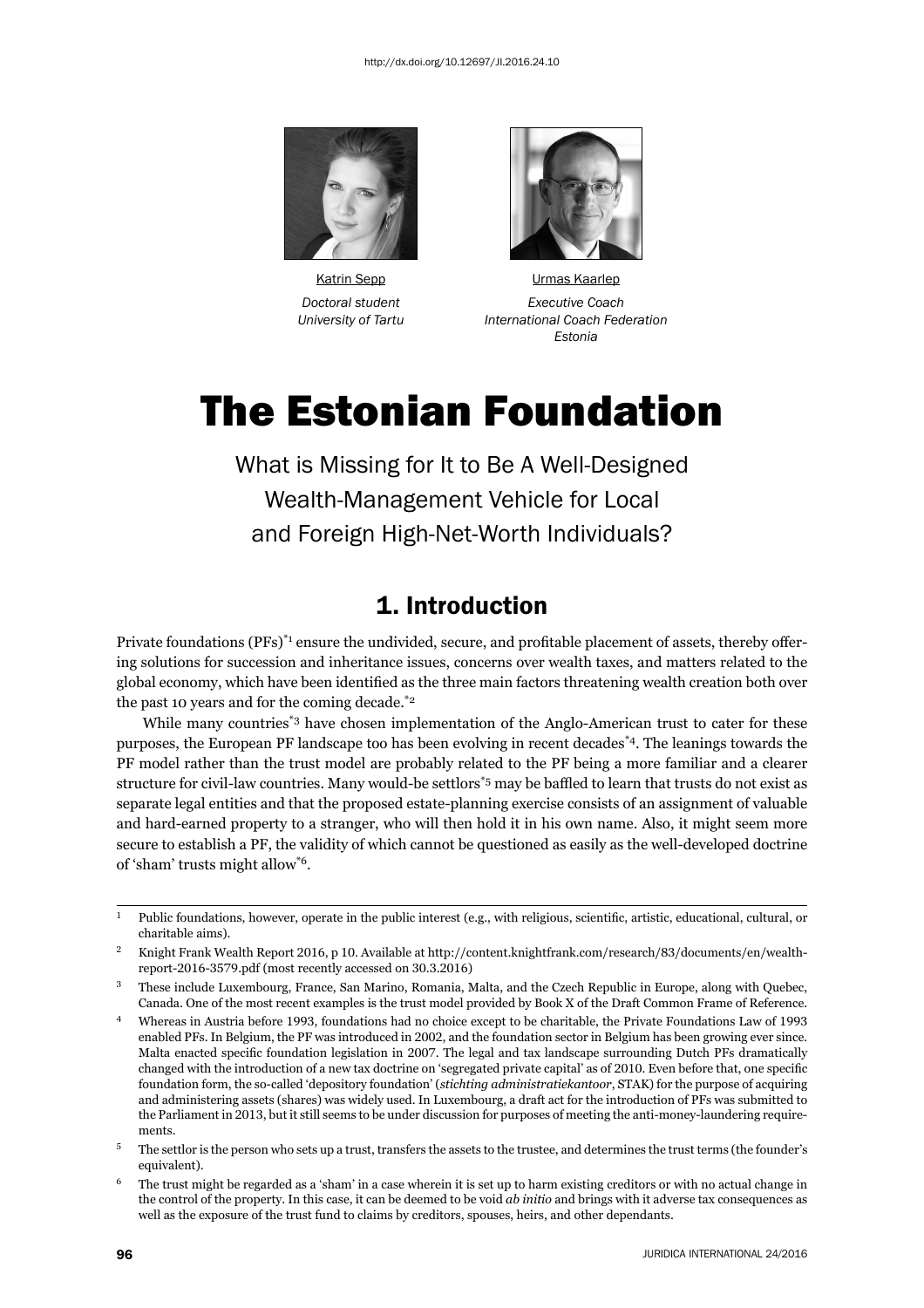Estonia has had its foundations' regulation – in the form of the Estonian Foundations Act<sup>\*7</sup> (FA) – in place since 1995. As it does not impose specific restrictions on the purpose of foundations, they can be used for protecting private wealth or benefiting present or future generations of a family and not merely for public charitable purposes. Nevertheless, the local high-net-worth individuals (HNWIs)\*8 prefer to use schemes offered by other countries, and Estonia's export of the relevant service is a non-issue today. This article explores why this is so and proposes amendments to the current regulation that would give rise to a new wealth-management vehicle inspired by PF regimes introduced in other countries and that could be used by Estonians and foreign HNWIs alike.

## 2. The objectives of a PF

Worldwide, HNWIs use PFs for a large variety of purposes, the following chief among them:

- They can be used to prevent the dispersal of the estate (business) after one's death.
- They can ensure continuity in management. This could be useful when a founder has no children or if he considers some of his heirs not fit to run the business or they do not wish to do so.
- They can enable the reaching of a specific goal. The familial estate can be assigned to a specific purpose, such as providing for a relative in the case of incapacity or lack of financial maturity. For example, parents with a disabled or minor child may be concerned with who will manage their child's assets and how they will be managed upon their own death or perhaps when they themselves become disabled. Nowadays, people are tending to live longer, and there is an increase in the number of people who are affected by conditions such as dementia and Alzheimer's disease, which can result in restricted active legal capacity.
- Another purpose is to protect specifi c assets, as in the case of keeping the family home out of the reach of creditors. This could be especially attractive for businessmen or for those whose professions open them up to the risk of civil liability (e.g., doctors or lawyers), but in light of today's economic and financial instability – and, in some regions, political instability – it could be attractive for anyone. It should be kept in mind, though, that there are usually some specific rules protecting creditors in a case wherein a PF is set up to harm existing creditors or with no actual change in the control of the property.
- They can also be used to optimise tax liability.

As already noted, the FA does not impose specific restrictions on the purpose of a foundation and a foundation therefore could be used for public purposes as well as private ones (including all of those mentioned above).

It is possible for the founder to provide a series of provisions in the bylaws to ensure that the future functioning of the PF conforms to his wishes, including the objectives for the PF, the (set of) beneficiaries, and provisions for the dissolution of the PF\*9. A foundation does not have members, and the law excludes transfer of the founder's rights to successors. The participation of the beneficiaries in a PF's management board is prohibited, and it can also be ruled out at the level of the supervisory board. In a nutshell, the PF provides a possibility of 'locking' the property in a separate vehicle on the operation of which third parties have no direct impact. Other forms of legal entity – such as private limited companies – do not provide quite the same solution.

Nevertheless, much of the regulation in the FA seems to be inspired by times when foundations were used only in the public interest, which supposedly required stricter public control options.

Sihtasutuste seadus. – RT I 1995, 92, 1604; 30.12.2015 (in Estonian). English text available at https://www.riigiteataja.ee/ en/eli/504022016004/consolide (most recently accessed on 30.3.2016).

HNWIs are defined as those persons having investable assets of US\$ 1 million or more, excluding their primary residence and collectibles, consumables, and consumer durables.

The mandatory provisions are listed in §8 (1) of the FA, but under §8 (2) of the FA, the bylaws may prescribe other conditions that are not contrary to the law. Under §40 (2) 3) of the FA, any further changes in the bylaws must be consistent with the objectives of the PF.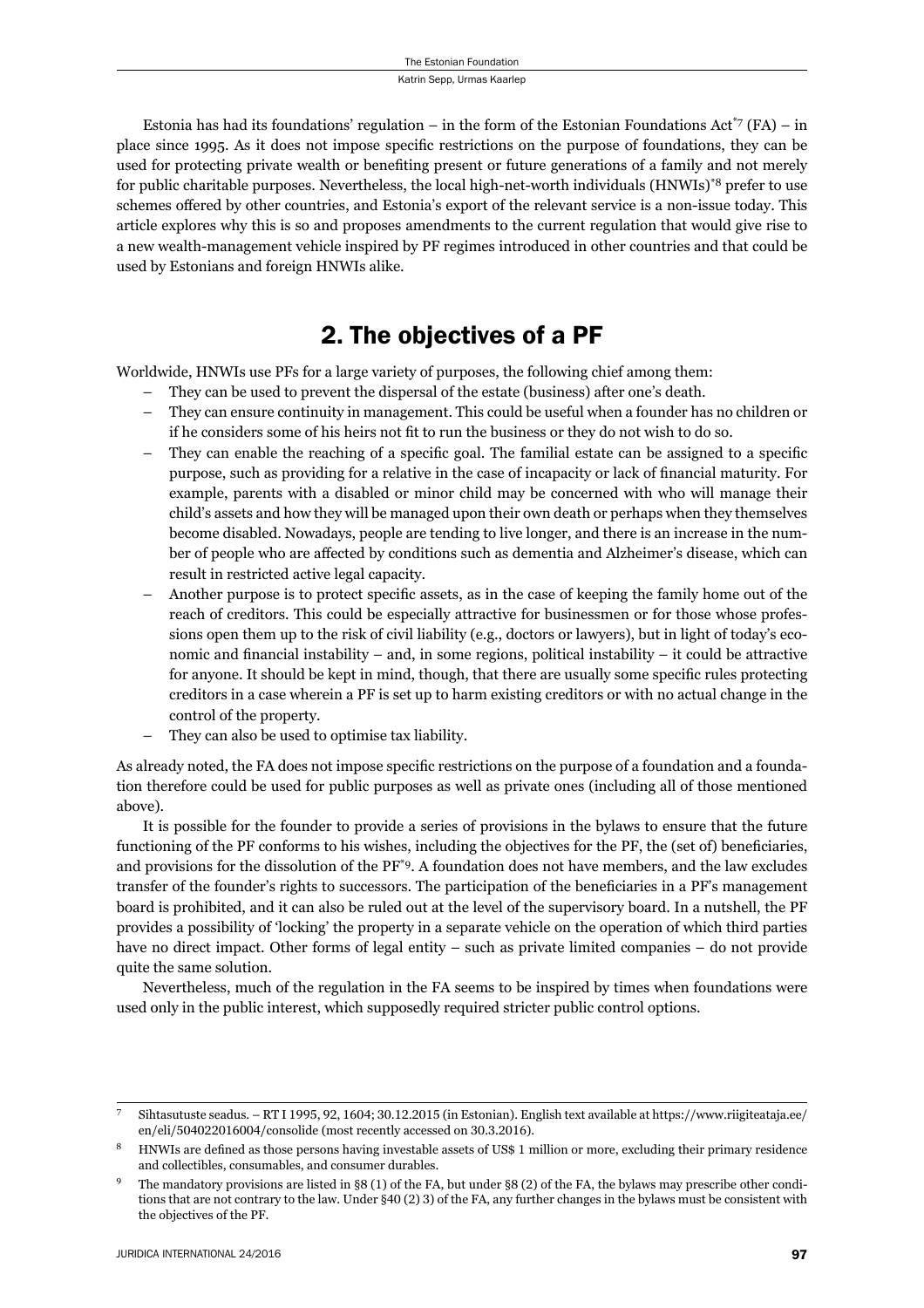### 3. Publicity

One of the biggest problems affecting Estonian PFs is the lack of privacy: the information on a PF is available to everyone from the register.

According to §6 (1) of the FA, the foundation resolution shall set out the data (name, address, etc.) pertaining to the foundation, along with the founders, the members of the management/supervisory board, and the assets to be transferred to the foundation by the founders.

Under §8 of the FA, other terms shall be set forth in the bylaws: the objectives; the (set of) beneficiaries; the distribution of the assets of the foundation upon dissolution of the foundation; the procedure for appointment and removal of members of the management/supervisory board, along with their term of office; the procedure for amendment of the bylaws; the conditions for dissolution of the foundation; the remuneration of the board members; the procedure for use and disposal of assets; and any other conditions provided by law or that are not contrary to the law. This also means that the conditions for how the distributions to the beneficiaries are to be made or the requirements/exclusions for board members must be laid out in the bylaws, as the FA does not foresee the possibility of a separate 'letter of wishes'\*10.

After the PF is registered, both of the above-mentioned documents (the resolution and the bylaws) are accessible to anyone (for a fee of two euros) from the register of not-for-profit associations and foundations.

In addition, the undefined terms 'interested person' and 'person with a legitimate interest' pop up here and there in the FA. For example, a 'person with a legitimate interest' may, pursuant to §39 of the FA, demand information from a foundation, including the information pertaining to fulfilment of the objectives of that foundation, the sworn auditor's report, and accounting documents. Subsection 39 (2) of the FA grants the same right to 'all interested persons' if the bylaws do not determine a set of beneficiaries. Presumably, those terms refer to persons whose rights would be affected by the activities of the foundation or its board members and are not meant to satisfy plain curiosity; nevertheless, these provisions would need a reassessment if the regulation of PFs is to be improved.

Furthermore, under §34 (4) of the FA, Estonian PFs have to submit annual accounting reports to the register, and these, too, are publicly available from the register. Hence, everybody can access all the information pertaining to the financial situation, economic performance, and cash flows of any PF. An audit of the annual accounts is compulsory on certain conditions $*$ <sup>11</sup>.

If we look at other countries' PF regulations, we can see that they offer more privacy.

In Austria, the declaration of establishment can be split into two documents: the statutes and the bylaws.<sup>\*12</sup> The nomination of beneficiaries and giving directions as to distributions to be made to the beneficiaries can be settled in the bylaws, which are not open to the public for inspection.<sup> $*13$ </sup> However, if the PF is to qualify for tax advantages, the documents must still be disclosed to the Austrian tax authorities.<sup>\*14</sup>

Austrian PFs are subject to bookkeeping and financial reporting in the same manner as a corporation, but the public has no access to the reports of a PF and only the tax authorities are aware of its income, wealth, and assets.\*15 A PF is, however, subject to an annual audit by an independent professional auditor, who has to assess whether the PF's activities have been in line with its purpose as stated in the PF documents whether its funds have been managed properly and wisely, whether all housekeeping tasks have been correctly performed, and whether the PF is fully compliant with the law (including tax regulations). The auditor is also to review the PF's compliance with the anti-money-laundering (AML) rules.\*16

Which, in the case of trusts (and in some countries, PFs too), is an indication by the settlor of the manner in which he wishes the trustees to exercise their discretion in relation to a trust.

See §91 (2) 4) of the Auditors Activities Act (Audiitortegevuse seadus. – RT I 2010, 9, 41; 30.12.2015, 8 (in Estonian)). English text available at https://www.riigiteataja.ee/en/eli/504022016002/consolide (most recently accessed on 30.3.2016).

<sup>&</sup>lt;sup>12</sup> M. Petritz, A. Kampitsch. Austria: The Austrian private foundation. – *Trusts & Trustees* 20/6 (July 2014), pp. 543–544. – DOI: http://dx.doi.org/10.1093/tandt/ttu075.

F. Schwank. The Austrian private foundation as a holding structure for global family wealth. – *Trusts & Trustees* 20/1–2 (February–March 2014), p. 173. – DOI: http://dx.doi.org/10.1093/tandt/ttt247.

Hasch & Partner Anwaltsgesellschaft mbH. The Austrian private foundation: A brief guide for the investors, p. 4. Available at http://hasch.eu.dedi2098.your-server.de/files/channels/publikationen/Austrian\_Private\_Foundation\_Brochure\_\_E\_. pdf (most recently accessed on 30.3.2016).

<sup>15</sup> F. Schwank. The Austrian private foundation: Between transparency and bank secrecy. – *Trusts & Trustees* 16/6 (July 2010), p. 418. – DOI: http://dx.doi.org/10.1093/tandt/ttq059.

<sup>16</sup> *Ibid.*, p. 416.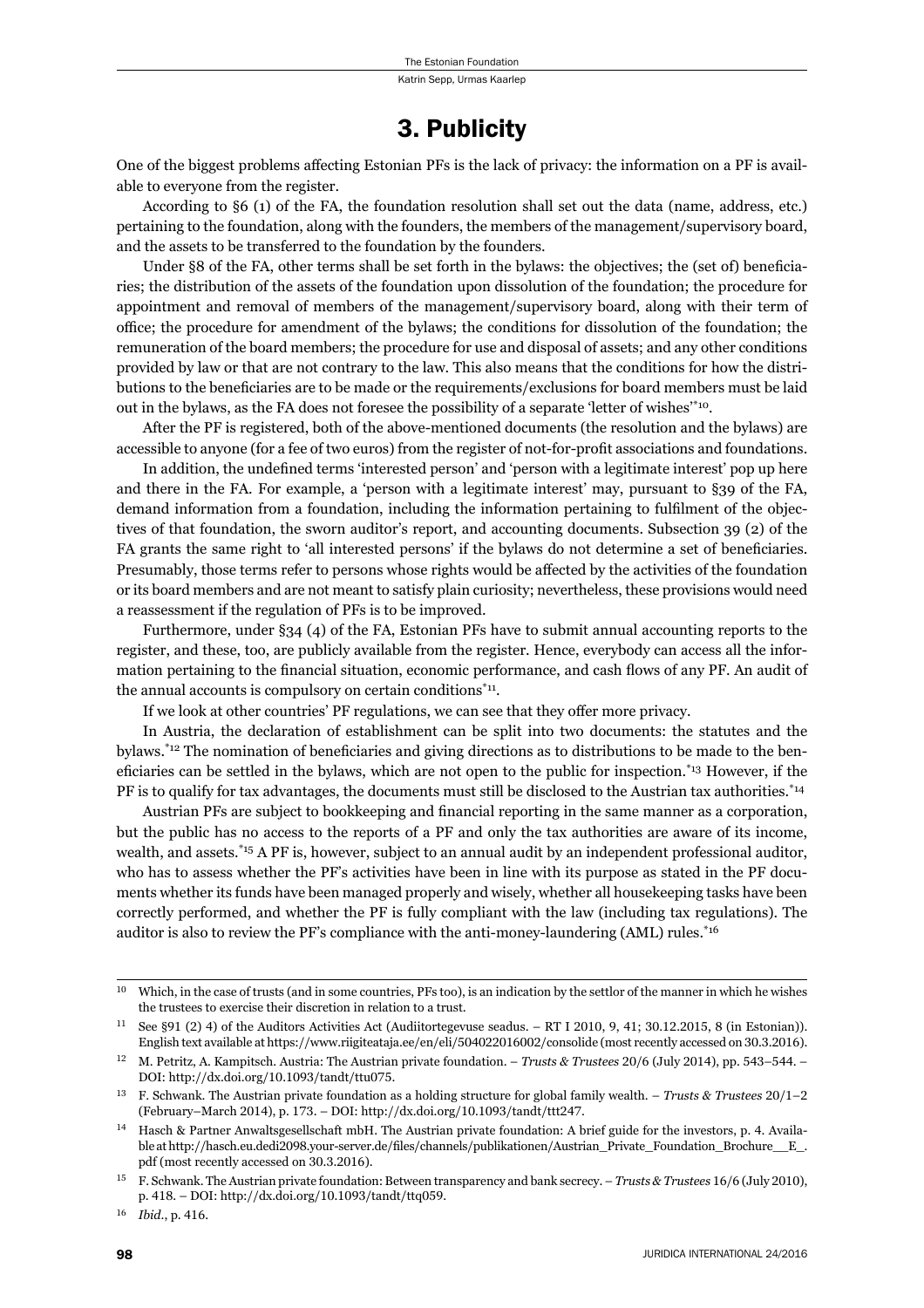In Belgium, the bylaws of a PF are public<sup>\*17</sup>, but the accounting obligations depend on the size of the foundation<sup>\*18</sup>, which also determines where the relevant information has to be filed, as there is no central database for the foundation sector<sup>\*19</sup>. Only 'large'<sup>\*20</sup> foundations are to be audited.

In Malta<sup>\*21</sup>, the Netherlands<sup>\*22</sup>, and Luxembourg<sup>\*23</sup>, there is no disclosure of founder or beneficiary names, the PF deeds are not public, and there is no need for annual reporting. However, the final version of Luxembourg's draft law for PFs might come with some changes to reflect the requirements of the Fourth Anti-Money Laundering Directive\*24.

The directive, which must be transposed by 26 June 2017, focuses specifically on enhancement of beneficial ownership's transparency. In short, it requires Member States to establish central registers for the information on ultimate beneficial owners (UBOs). The UBOs in the case of trusts and  $PFs^{*25}$  are the settlor/ founder, the trustee/administrator(s), the protector(s) (presumably, one or more members of the supervisory board in the case of PFs), the beneficiaries (or, if not determined by name, the class of persons in whose main interest the legal arrangement or entity is set up or operates), and any other natural person exercising ultimate control over the trust – whether by means of direct or indirect ownership or by other means.<sup>\*26</sup>

This information must be accessible to competent authorities; financial intelligence units; and, as part of customer due diligence, obliged entities (such as banks or notaries). Persons who can demonstrate a legitimate interest are to have certain access rights too (Art. 30(5)). The threshold laid down by the directive on 'legitimate interest' is that that interest must be related to money laundering, terrorist financing, or the related basic offences – such as fraud and corruption. Journalists are expected to be included in this group.<sup>\*27</sup> This has opened up a heated debate about privacy. In a PwC study addressing the impact of the UBO register, the following has been stated:

It goes without saying that the interests of those involved may be seriously prejudiced by the careless or incompetent processing of personal details […]. [E]ntrepreneurial and high-net-worth families fear that the public information will lead to undesirable mentions on 'lists of millionaires' and the not-inconceivable risk of blackmail, violence, intimidation, kidnapping or fraud. This is particularly so in the case of minors or other vulnerable individuals.<sup>\*28</sup>

When we bear this in mind, it seems even more unacceptable that in Estonia excessive information related to PFs is open for everyone. And it is not surprising that people are choosing other countries for private

<sup>&</sup>lt;sup>17</sup> A. van Zantbeek, J. Drayey. The Belgian private foundation. – *Trusts & Trustees* 16/6 (July 2010), p. 511. – DOI: http:// dx.doi.org/10.1093/tandt/tts052.

O. Farny, et al. Taxation of foundations in Europe, p. 12. Available at https://media.arbeiterkammer.at/wien/PDF/studien/ Studie\_Stiftungsbesteuerung\_in\_Europa\_englisch.pdf (most recently accessed on 30.3.2016).

V. Xhauflair, et al. Belgium Country Report, EUFORI Study, p. 10. Available at http://euforistudy.eu/wp-content/ uploads/2015/07/Belgium.pdf (most recently accessed on 30.3.2016).

<sup>&</sup>lt;sup>20</sup> PFs that fulfil one or more of the following three criteria: 50 full-time staff, EUR 6,250,000 in annual revenue, and EUR  $3,125,000$  in total assets. – see Farny *et al.* (see Note 18), p. 10.

<sup>&</sup>lt;sup>21</sup> A. Cremona. Malta: Foundations – the new vehicle of choice? – *Trusts & Trustees* 16/6 (July 2010), p. 481. – DOI: http:// dx.doi.org/10.1093/tandt/ttq046.

M. Vogel. The Dutch foundation: The solution in tax planning, estate planning and asset protection for high net worth individuals worldwide. – *Trusts & Trustees* 21/6 (July 2015), pp. 686–690. – DOI: http://dx.doi.org/10.1093/tandt/ttv067; M. Bergervoet, J. Starreveld. How private is the Curaçao private foundation, Curaçao trust, and the Dutch private foundation? – *Trusts & Trustees* 19/6 (July 2013), pp. 577–583. – DOI: http://dx.doi.org/10.1093/tandt/ttt080.

<sup>&</sup>lt;sup>23</sup> Luxembourg's draft law for introducing the PF did not require the names and details of the founder(s), the beneficiary/ beneficiaries, and the assets allocated to the PF to be published or disclosed. Some changes might be visible in the final act, however, as it is being amended to reflect the requirements of AML regulations. See C.N. Kossmann. 'Luxembourg: The Luxembourg Patrimonial Foundation: what's new in Luxembourg?' - *Trusts & Trustees* 21/6 (July 2015), pp. 679-680. -DOI: http://dx.doi.org/10.1093/tandt/ttv056.

<sup>&</sup>lt;sup>24</sup> Directive (EU) 2015/849 of the European Parliament and of the Council of 20 May 2015 on the prevention of the use of the financial system for the purposes of money laundering or terrorist financing, amending Regulation (EU) No. 648/2012 of the European Parliament and of the Council, and repealing Directive 2005/60/EC of the European Parliament and of the Council and Commission Directive 2006/70/EC. – OJ L 141, 5 June 2015.

<sup>&</sup>lt;sup>25</sup> In the case of foundations the natural person(s) holding positions equivalent or similar to those referred to in the case of trusts are deemed to be the UBOs, under Article  $3(6)(b)(c)$  of this directive.

<sup>&</sup>lt;sup>26</sup> Please see Note 25 above.

PwC Netherlands. Finding a balance between transparency and privacy – a study of the impact of the UBO register on highnet-worth families and family businesses in twelve European countries, p. 10. Available at https://www.pwc.nl/en/assets/ documents/pwc-finding-a-balance-between-transparency-and-privacy.pdf (most recently accessed on 30.3.2016).

<sup>&</sup>lt;sup>28</sup> *Ibid.*, p. 16.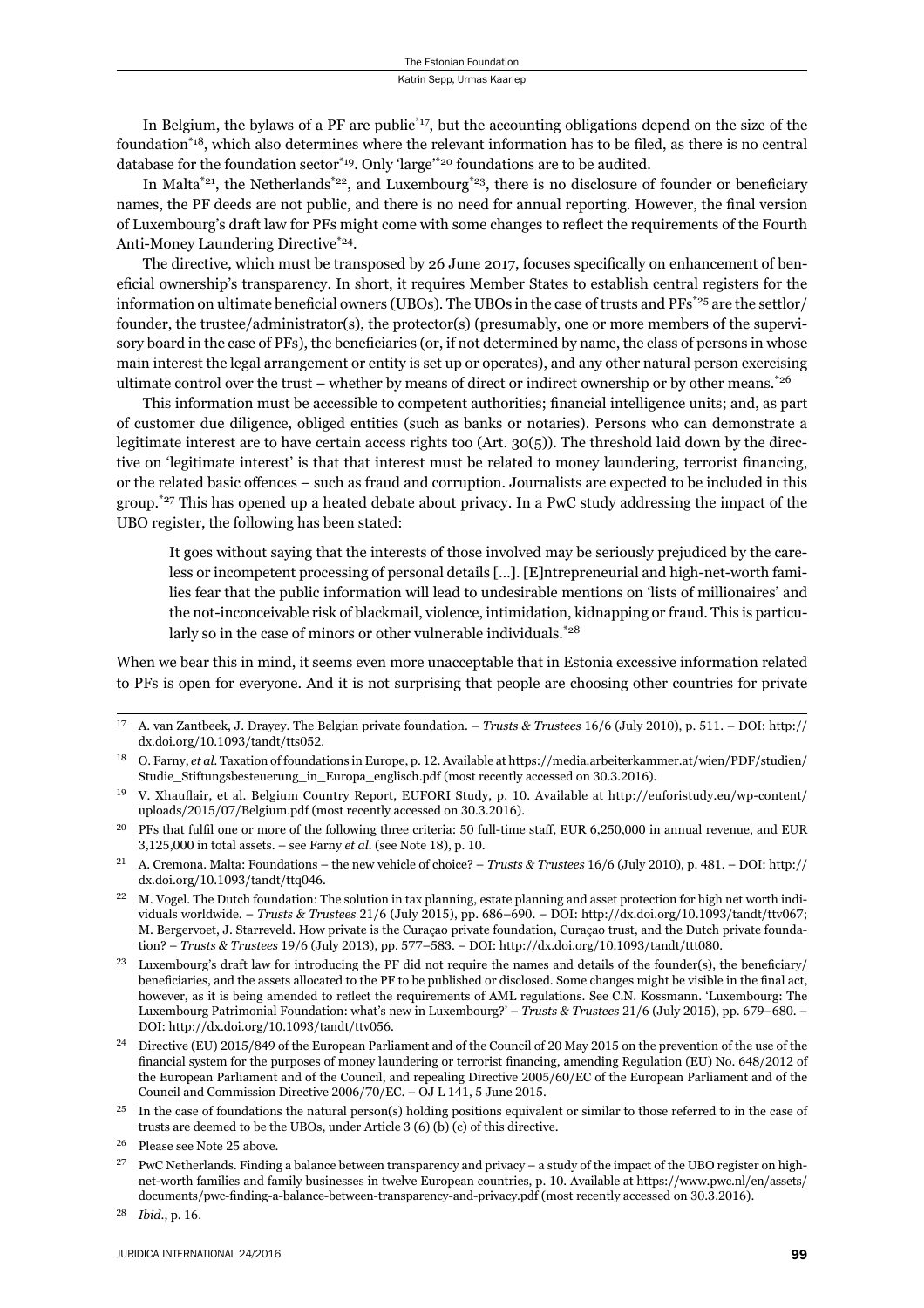wealth-management purposes. Publicity on that level could be explained in the case of foundations with a public purpose (charities) that have external donors or maybe in cases in which a foundation has engaged heavily in business activities (to protect possible creditors), but in cases of a classical family foundation with an objective of holding property, it raises the question of whether there are third parties actually needing that kind of protection.

The third parties' rights might come under discussion when a transfer of assets is made to the PF to defraud or prejudice creditors, is made within a specified period before the transferor becomes bankrupt, is made with intent to defeat a claim for financial relief upon divorce, or is made for purposes of getting around fixed or discretionary family-protection rules pertaining to a donor's family and dependants after his or her death. But even in those cases, there is probably no need for everyone to access the PF's terms and documents, income details, and asset information – it would be enough if certain public authorities and interested persons (in a narrower sense) were to have the right. What might need reconsidering in updating of the PF regulations is whether the current regulations and rules on conflict of laws pertaining to the above-mentioned situations are sufficient: the provisions regulating recovery (or 'clawback') in bankruptcy law, gifts made to a third party with the purpose of causing damage to a person entitled to claim a compulsory portion in succession law, setting aside of transfers on the grounds of ostensibility or conflict with good morals or public order (see §89 and §86 of the General Part of the Civil Code Act<sup>\*29</sup>, or GPCCA), and grounds for the compulsory dissolution of a foundation (see §40 of the GPCCA and §46 of the FA).

#### 4. Bodies of a foundation: Two boards, four people

Another thing that needs reconsideration is the number of persons and organs required to run a PF. At the moment, §16 of the FA foresees two mandatory organs: the management and the supervisory board. According to §17 (7) and §18 (3) of the FA, the management board manages and represents the foundation but has to adhere to the lawful orders of the supervisory board. The management board may consist of one or several members, who must be natural persons. Subsection  $17(5)$  of the FA prohibits beneficiaries or persons with an equivalent economic interest from being members of the management board. Also, a member of the supervisory board shall not be a member of the management board (under §17 (6) of the FA).

According to §24 of the FA, the supervisory board plans the activities of the foundation, organises the management of the foundation, and supervises the foundation's activities. Subsection 26 (1) of the FA foresees that the supervisory board must have at least three members (again, natural persons). The founder and the beneficiaries can be members of the supervisory board (if this is not prohibited by the bylaws).

Consequently, the founder has to find at least three trustworthy persons (in addition to himself) – one to be a member of the management board and three for the supervisory board – to set up a PF. For a small family-wealth-protection vehicle, this might be too much.

In Malta, only the board of administrators is mandatory. The founder is the one who may exercise supervision over the administration of the PF. He is also entitled to intervene in the appointment of administrators or in the disposal of the assets, when a court is dealing with these issues. Administrators of a PF may be either natural or legal persons. In the latter case, there must be at least three directors. Administrators do not need a licence to act as such. A founder may be an administrator of a foundation and may also be a PF's beneficiary within his lifetime: if the founder is a beneficiary, that founder may not, at the same time, act as the sole administrator of the PF. The terms for the PF may provide for the establishment of a supervisory council consisting of at least one member or for the office of one or more protectors with similar functions.<sup>\*30</sup>

In Belgium, having a supervisory board is not mandatory, but a PF must have at least three directors (either individuals or legal entities).<sup>\*31</sup> The existence of a supervisory board is voluntary also in the Netherlands.\*32

Tsiviilseadustiku üldosa seadus. – RT I 2002, 35, 216; 01.10.2015 (in Estonian). English text available at https://www. riigiteataja.ee/en/eli/528082015004/consolide (most recently accessed on 18.6.2016).

J. Scerri-Diacono. Malta: A synopsis of the basic rules regulating private foundations. – *Trusts & Trustees* 14/5 (June 2008), pp. 320-333. – DOI: http://dx.doi.org/10.1093/tandt/ttn029.

 $31$  A. van Zantbeek, J. Drayey (see Note 17), p.  $510$ .

 $32$  M. Vogel (see Note 22), p. 686.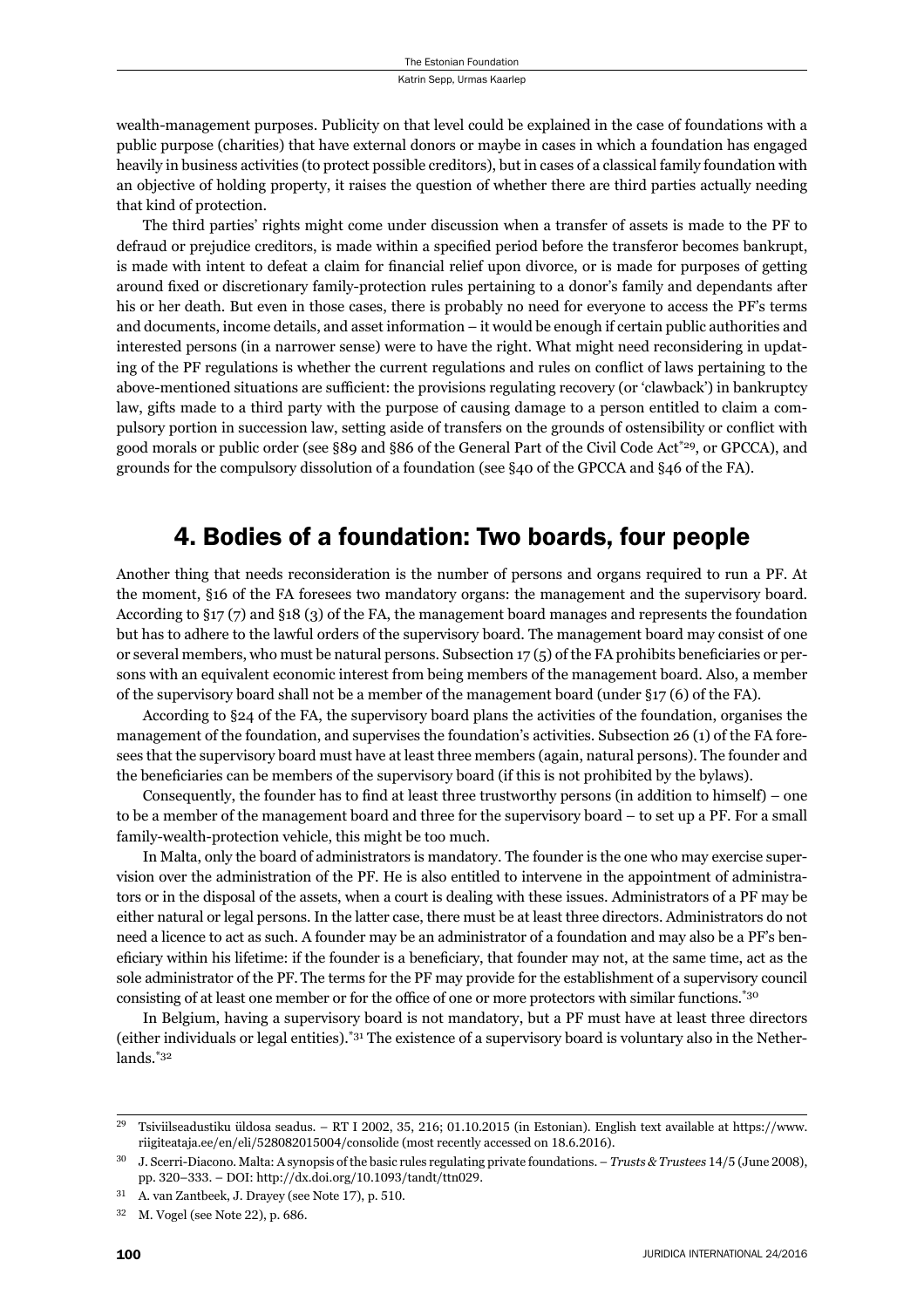In Austria, the board of directors has to consist of at least three members. The founder normally appoints the members of the board in its initial composition, and the court subsequently appoints any new members. A (current) beneficiary, a spouse or partner thereof, other relatives (as far as the third degree), and legal persons may not be members of the board. The founder is not generally excluded from membership of the board unless he is a current beneficiary. A supervisory board is mandatory only if the PF has more than a certain number of employees<sup>\*33</sup>.

Under the draft law of Luxembourg, one or several directors manage the PF. A supervisory board becomes mandatory if the PF has more than five beneficiaries or if its assets exceed 20,000,000 euros. The same person can be founder, beneficiary, and manager. A manager cannot be a member of the supervisory board.\*34

In reconsideration of the necessity of the two-tier structure and the number of people involved, the rights and obligations of the current two boards and requirements imposed on the board members certainly need some reassessment too. For example, to ensure that the assets are managed professionally and profitably even when there is only one person to manage the PF, it is possible to foresee certain requirements as to the skills and personal qualities possessed by a board member. Different solutions can be developed for different cases: for example, that a requirement for a three-member supervisory board should apply only to a foundation whose assets exceed a certain threshold. And, as mentioned above, there already exists the notion of 'interested persons', who have several opportunities to turn to the courts to exercise control over the activities of the foundation: for instance, an interested person can request the court to decide on replacement of a member of the management/supervisory board\*35, and, according to §38 (1) of the FA, an interested person may also request conducting of a special audit to address matters related to the management or financial status of the foundation.

### 5. The problem of double taxation

Next, we will analyse the main problems surrounding the current taxation of PFs in Estonia and suggest solutions.

In practice, PFs are often used for holding shares of a company, exercising shareholders' rights, and passing on the dividends received to the beneficiaries.

When an Estonian company pays dividends (or makes payments from the equity of the company, liquidation proceeds, or other sources listed in §50 (2) of the Income Tax Act (ITA)), it has to pay income tax.\*36 According to §50 (1<sup>1</sup>) and §50 (2<sup>1</sup>) of the ITA, no income tax is to be charged if the parent company of the relevant company makes further distributions from that profit. These exemptions cannot be applied to a foundation, as it does not have owners and the payments cannot be regarded as dividends or any other type of payments from equity. There is no fundamental difference in the case of the PF owning shares of a non-Estonian legal entity, as non-resident companies also normally pay taxes in their countries of tax residency before transferring dividends to the PF. Hence, a second taxation of the relevant income takes place when the PF transfers funds to beneficiaries. It is not entirely clear how the payment should be defined under the ITA, but there are two options: it is more likely that the payment should be regarded as a gift (which under  $§49(1)$  of the ITA is taxable if made by a legal entity). The second alternative would be to define the payment as an expense not related to business or activities specified in the bylaws and tax it accordingly (under §51 (3) of the ITA). Under both options, there is no further taxation if the beneficiary is a resident natural person (see §12 (2) and §19 (3) 6) of the ITA). When the beneficiary is a non-resident, further taxation depends on the country of residence.

<sup>&</sup>lt;sup>33</sup> C. Prele (ed.). *Developments in Foundation Law in Europe*. Springer Netherlands 2014, p. 16. – DOI: http://dx.doi. org/10.1007/978-94-017-9069-7.

<sup>34</sup> Ogier Law Firm. Luxembourg private foundation. Available at https://www.ogier.com/publications/l-luxembourg-privatefoundation (most recently accessed on 30.3.2016).

 $35$  If there is good reason – consisting, above all, in failure to perform a board member's duties to a material extent, inability to participate in the work of the supervisory board, or significant damaging of the interests of the foundation in any other manner – according to  $\S 28(1) 3$ ) and  $\S 20$  of the FA.

 $36$  Tulumaksuseadus, §50 (1). – RT I 1999, 101, 903; 17.12.2015, 2 (in Estonian). English text available at https://www. riigiteataja.ee/en/eli/ee/530012014003/consolide/current (most recently accessed on 30.3.2016).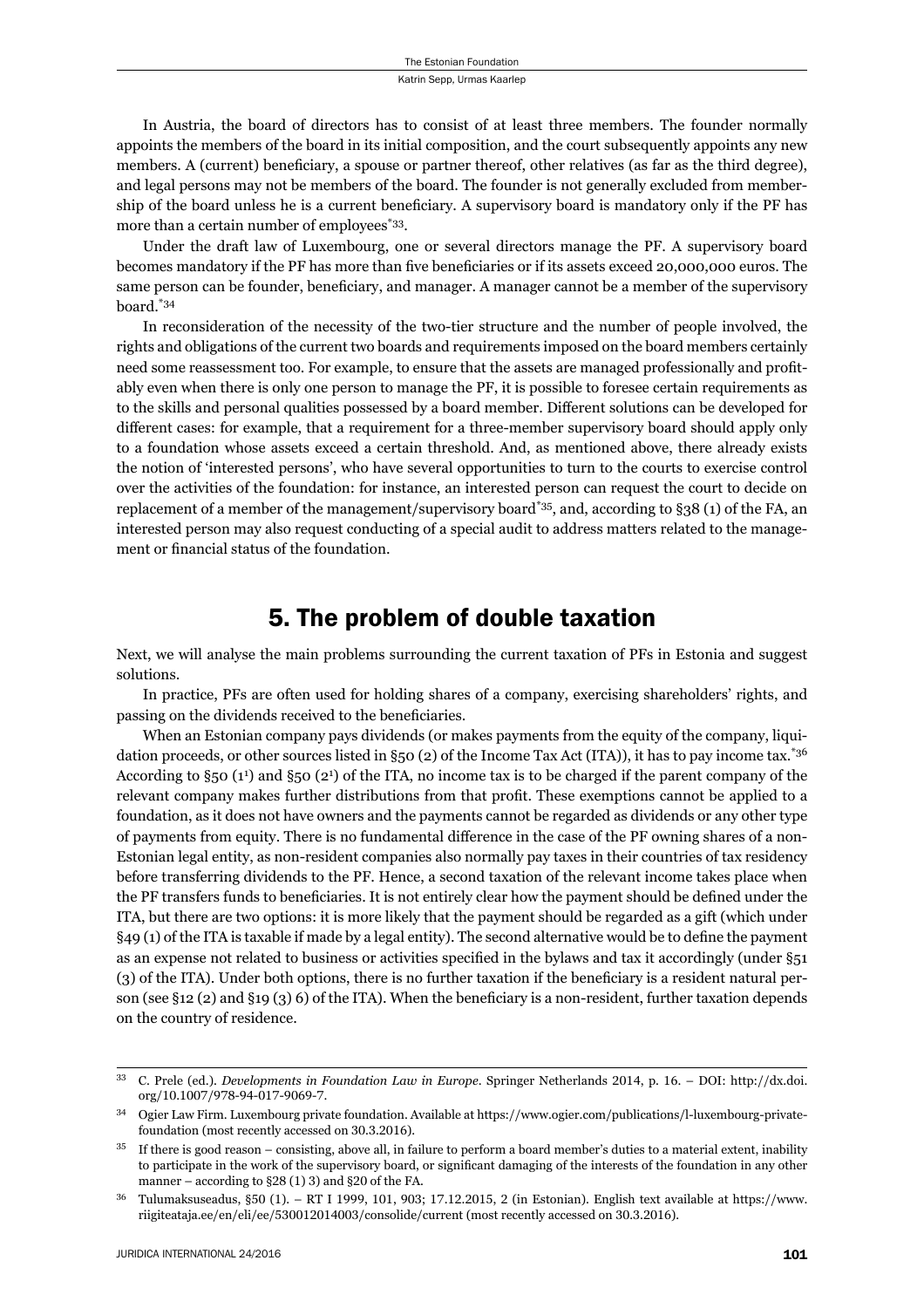When a PF sells shares of a company and subsequently distributes the gains to beneficiaries, taxation of the distribution takes place in the same way as in the example above. As the gain is already taxed at the level of the investee, double taxation takes place here also, and the same problem is applicable for companies\*37.

The solution for resolving the first issue would be to treat distributions to PF beneficiaries made in accordance with the bylaws as if they were dividends of a company. With this approach, all exemptions that are applicable to dividends would be applicable also to payments to beneficiaries from the profits. Payments to third parties or expenses not related to activities specified in the bylaws would be treated in the way they are now.

To eliminate double taxation of the gains from sales of shares or other securities of entities, another exemption should be added to §50 (1<sup>1</sup>), stating that income tax is not to be charged on dividends if the dividend is paid out of the profit attributable to sales of shares or other securities of an entity that is not registered in a low-tax-rate territory\*38.

Another issue is the distribution of endowments to beneficiaries. Payments of this nature are currently taxed similarly to payments from dividend income, as described above. However, there is no gift or inheritance tax in transactions between natural persons\*39, and when a company decreases its share capital and distributes the funds to owners, no tax is charged on the portion not in excess of the contributions made to the equity of the company. Hence we propose clarifying that distribution of endowments to beneficiaries would not trigger tax for a PF or beneficiary.

The above-mentioned solutions are proposed in light of the current Estonian regulation under which a foundation is liable for tax in its own right. But in other European countries we can find a different approach, wherein PFs are regarded as tax-transparent and the tax liabilities are imputed to the beneficiaries (or founder). This has been called the 'look-through' approach. In that case, the PF itself is not regarded as a tax resident of the country where it is registered, and double taxation treaties do not apply to it.\*40 The tax obligations of the beneficiaries (and, in some cases, the founder) depend on the regulations of their respective home countries. This is why the 'look-through' approach seems preferable especially when the founder and/or beneficiaries are not residents of the country where the PF is registered: the taxation system might be easier to understand. When a tax-transparent PF is established, a tax-resident holding company is usually established too, in the same country, to benefit from the double taxation treaties. Usually, in application of the 'look-through' approach, the PF is not permitted to be engaged in trading and other business activities.<sup>\*41</sup> In some countries, such as Malta<sup>\*42</sup>, it is possible for the PF to decide which approach – being considered tax-transparent or instead an opaque entity – it wants to be applied. A PF wishing to engage in normal business activities would select the company taxation approach, and a PF that would be interested mainly in focusing on family wealth-protection would choose the 'look-through' approach. The choice of one or the other option might also be informed by differences in tax consequences for founders and beneficiaries in their countries of residence.

We propose that Estonia too introduces legislation enabling PFs to select an option of tax-neutral and transparent treatment (and thereby be exempt from corporate taxation) at the moment of establishment. In this case, the income of the PF would comprise only royalties, dividends, capital gains, interest, rent, or other passive income, since the PF would be prohibited from trading or business. The decision would be irrevocable; i.e., it could not be changed within the lifetime of the PF.

ɴɸ See E. Uustalu. Põhimõtteline muudatus maksusüsteemi konkurentsivõime suurendamiseks: vabastame osaluste võõrandamise topeltmaksustamisest ['A fundamental change in the tax system to increase competitiveness: Getting rid of the double taxation of transfer of shares']. – *MaksuMaksja* 2008/4 (in Estonian). Available at http://www.maksumaksjad.ee/modules/ smartsection/item.php?itemid=730 (most recently accessed on 30.3.2016).

 $38$  For the definition of a low-tax-rate territory, see §10 of the ITA.

<sup>&</sup>lt;sup>39</sup> However, we need to take into account that the acquisition cost for the beneficiary is zero and there could be tax consequences at the point of sale of the asset (e.g., with respect to real estate and investments).

<sup>&</sup>lt;sup>40</sup> OECD Model Convention with Respect to Taxes on Income and on Capital, 2014, Article 1 and Article 4(1). Available at https://www.oecd.org/ctp/treaties/2014-model-tax-convention-articles.pdf, (most recently accessed on 31.3.2016).

<sup>&</sup>lt;sup>41</sup> See, e.g., M. Vogel (see Note 22), p. 689.

<sup>&</sup>lt;sup>42</sup> Section 27D.(1)(b) of the Maltese Income Tax Act, passed on 1.1.1949 and last amended on 15.3.2016. Available at http:// www.justiceservices.gov.mt/DownloadDocument.aspx?app=lom&itemid=8658 (most recently accessed on 31.3.2016).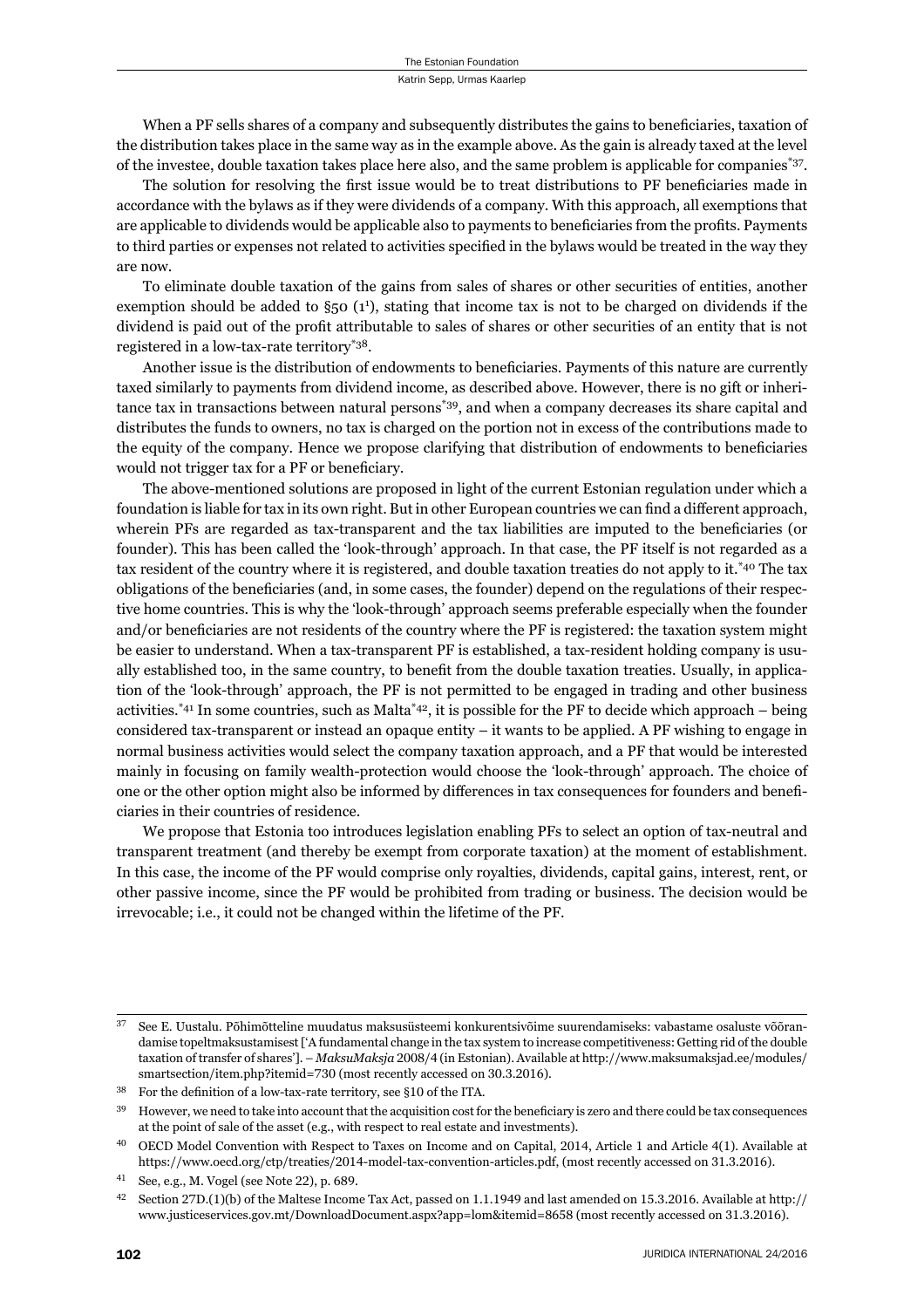In addition, the ITA needs to clarify that:

- 1. the PF itself is not a taxpayer\*43
- 2. distributions received from a PF will be tax-exempt for resident<sup> $*44$ </sup> beneficiaries (to avoid double taxation) in the event that:
	- a) the payment is made on account of the founder's endowments,
	- b) the payment is made on account of dividend or other income from which distributions are not (double-)taxed for companies under §50 of the ITA, and
	- c) the payment is made on account of gains from sales of shares or other securities
- 3. in all other cases, including those of interest, rental, and royalty income that will not be taxed on PF level, the PF follows the withholding rules specified in  $\S$ § 41–43, with account taken of the income tax paid or withheld abroad in accordance with §45.

#### 6. Economic considerations

Next, we should ask why a legislator would favour the establishment of PFs and hence make the necessary changes. If we look again at the other countries, we find that the political rationale behind PFs has been based on three ideas: promoting the flow of domestic capital back in from abroad, preventing domestic capital from becoming capital outflow, and promoting the inflow of foreign capital.<sup>\*45</sup>

What would be the financial benefits for Estonia (the annual effect on GDP and the state budget) from non-residents starting to use Estonian PFs? We assume that most of these PFs would not be involved in trading and other active business, so a tax-neutral taxation approach would be applied and they would not pay income tax in Estonia.

The main target markets for Estonian PFs would assumedly be Europe, Russia and the other CIS states, and Turkey, and the target client group would be HNWIs with more than \$10 M of investable assets (multimillionaires). Current numbers indicate that there are 145,000 multimillionaires in the countries mentioned above, and the forecast for 2025 is 192,000.<sup>\*46</sup> In 2011, there were 725 PFs in Belgium<sup>\*47</sup> and 2,881 in Austria<sup>\*48</sup>. In 2009, Dutch trust firms served about 16,400 clients (though not all were related to HNWIs), who together held about 20,100 legal entities; that is, on average, 1.2 legal entities per client.\*49 Hence, it is reasonable to assume that at least 20% of PF founders also establish a holding company. Proceeding from the above, we offer the conservative estimate that Estonia can attract only 1,000 PFs and assume that 20% establish a holding company. All told, we would have 1,200 entities. Current prices for domiciliation, management, and accounting services start at 7,200, including VAT, per entity.<sup>\*50</sup> From a survey of the Dutch trust industry examining the amount of other services (legal, auditing, etc.), these entities' needs come to around 70% of the amount for trust services.\*51 Hence, the total fees could easily be around 15,000,000 euros (7,200  $\times$  1,200  $\times$  1.7 = 14,688,000). To calculate the potential tax revenue for the state budget, we can use the latest officially available figure for total tax revenues as a percentage of GDP: 32.5%.<sup>\*52</sup> That points to potential for an additional 5 million euros for the state budget.

<sup>&</sup>lt;sup>43</sup> Within the meaning of §2 of the ITA.

<sup>&</sup>lt;sup>44</sup> In the case of the beneficiary being a non-resident, further taxation depends on the country of residence.

<sup>&</sup>lt;sup>45</sup> H. Schneider, R. Millner, M. Meyer. Austria Country Report, EUFORI Study, p. 6. Available at http://euforistudy.eu/wpcontent/uploads/2015/07/Austria.pdf (most recently accessed on 30.3.2016).

Knight Frank Wealth Report (see Note 2), pp. 64-65.

<sup>&</sup>lt;sup>47</sup> V. Xhauflair *et al.* (see Note 19), p. 7.

<sup>&</sup>lt;sup>48</sup> H. Schneider *et al.* (See Note 45), p. 8.

<sup>&</sup>lt;sup>49</sup> P. Risseeuw, R. Dosker. *Trust Matters: The Dutch Trust Industry Revisited*. Amsterdam: SEO Economic Research 2011, p. 8.

ɶɱ According to the Henley Business Service (Estonia) OÜ and Prospera Eesti OÜ price lists.

<sup>&</sup>lt;sup>51</sup> P. Risseeuw, R. Dosker (see Note 49), p. 12.

 $52$  European Commission. European Statistical System (Eurostat). Tax Revenue Statistics, Table 1: Total tax revenue by country, 1995-2014 (% of GDP). Source: Eurostat (gov\_10a\_taxag). Available at http://ec.europa.eu/eurostat/statistics-explained/ images/c/ca/Total\_tax\_revenue\_by\_country%2C\_1995-2014\_%28%25\_of\_GDP%29.png (most recently accessed on 31.3.2016).